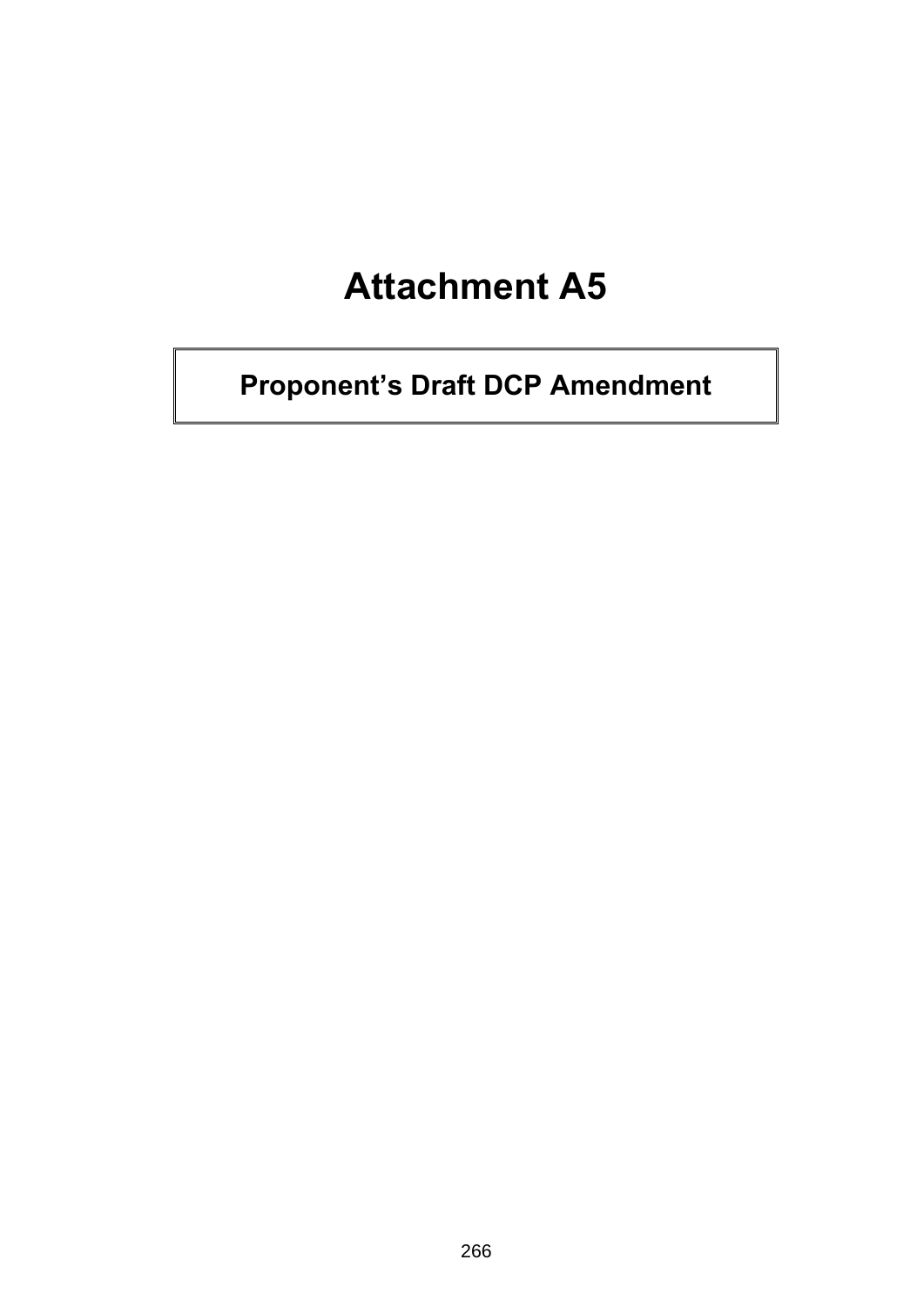# **ETHOS** URBAN

30 June 2021

# **Site Specific Development Controls – Green Square Sites 8A and 8B Draft amendments to Green Square Town Centre Development Control Plan 2012**

The following text and graphics are drafted to support specific amendments proposed which are specific to Green Square Town Centre Sites 8A and 8B. All other relevant provisions of the Green Square Town Centre Development Control Plan 2012will continue to apply. The provisions of this section prevail in the event of any inconsistency.

## **GSTC 3 – Local infrastructure**

# **GSTC 3.3 Street network**

#### **GSTC 3.3.5 Through-site links**

Provisions

…

…

- 6) Through-site links are only to pass through or under a building where:
	- (a) the building's height is greater than 3 storeys; and
	- (b) the maximum distance of the link under any structure is 18m *(with exception to sites 8A and 8B)*.
- 10) Between sites 8A and 8B, **3m** *20m* wide **fully clear** glazed sky bridges may connect the development sites at levels greater than 10m above ground level*, in accordance with Figure 3.27: Through-site links and arcades, Figure 3.28: Through-Site Link Sites 8A and 8B – Section and Figure 3.29: Through-Site Link Sites 8A and 8B – Plan* …

*(Replacement and new graphics further detailed over the page)* 

ABN. 13 615 087 931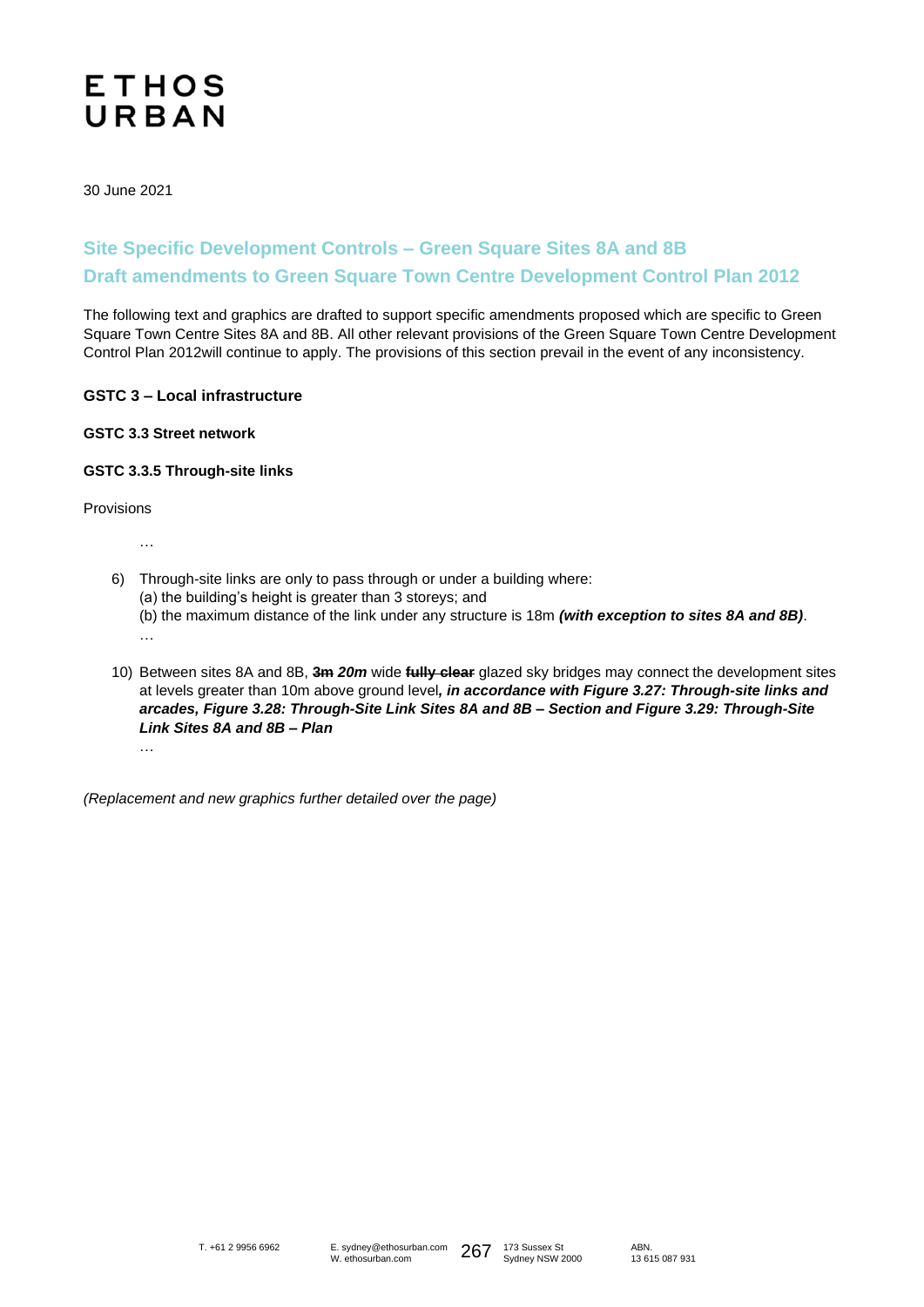

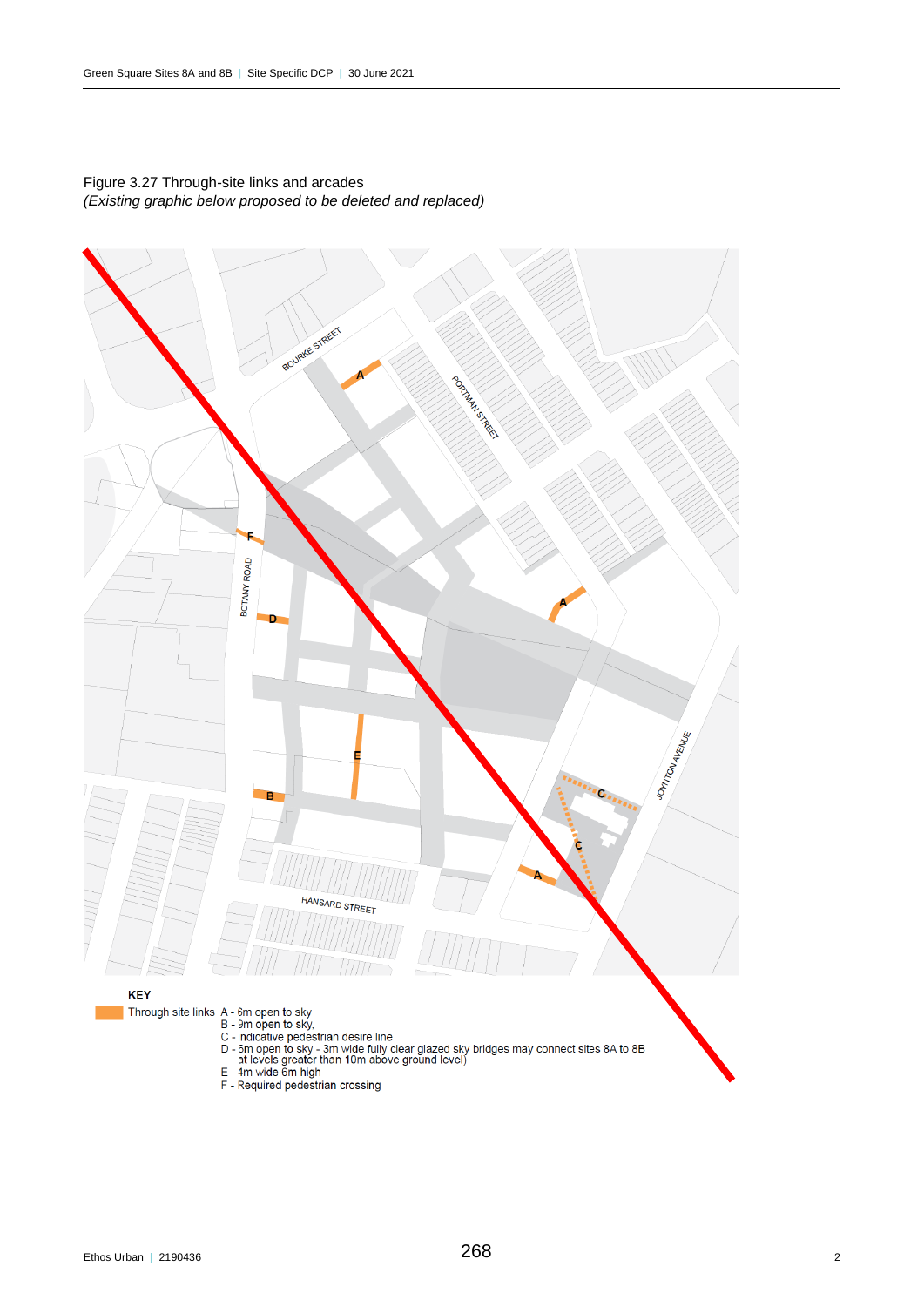

## Figure 3.27 Through-site links and arcades *(New graphic below proposed to be inserted)*

**KEY** 

- 
- Through site links A 6m open to sky<br>
B 9m open to sky,<br>
C indicative pedestrian desire line<br>
D 6m open to sky 20m wide glazed sky bridges may connect sites 8A to<br>
8B at levels greater than 10m above ground level)
	-
	-
	-